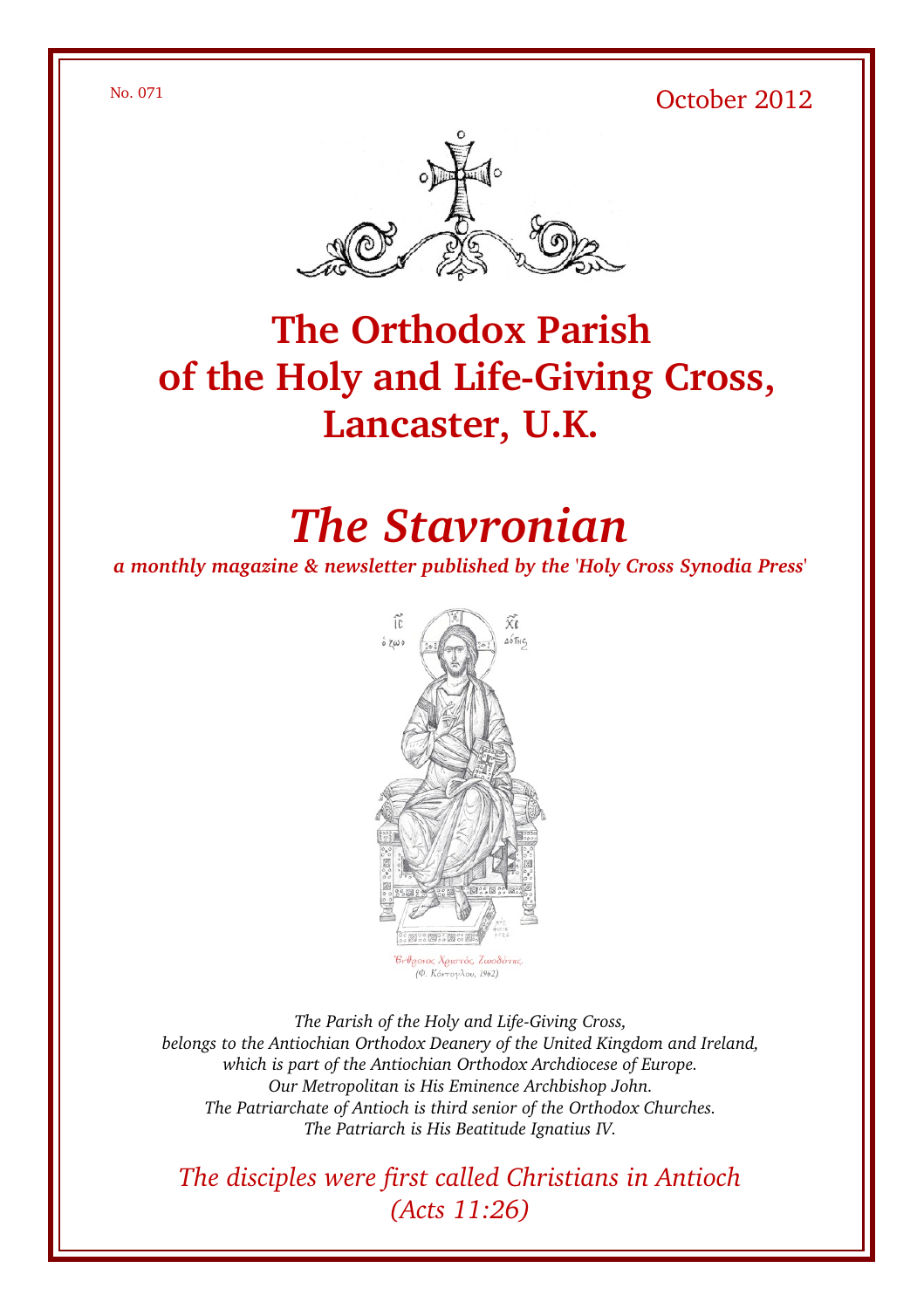#### **WELCOME!**

Καλώς Ήλθατε

Bun venit

Добро пожаловать

Добре дошли

أهلاً و سهلاً

კეთილი იყოს თქვენი

1 Peter 2:5 , *you also, as living stones, are being built up a spiritual house, a holy priesthood, to offer up spiritual sacrifices acceptable to God through Jesus Christ.* 

We welcome back those who are returning from summer vacations and we welcome those who are commencing their studies at Lancaster University either as graduates or undergraduates. We hope that you will find your time in Lancaster fruitful and rewarding. The Community of the Holy Cross which is under the omophorion of the Greek Orthodox Patriarchate of Antioch welcomes Orthodox Christians from whatever jurisdiction and also those who may be interested in finding out more about the Orthodox Church. We hope that you will find a spiritual home with us during your time in Lancaster.

Since we do not have our own Church building we rely on the Orthodox Community to assist in a variety of ways. Helping set up the Church is always appreciated and if you can sing, please join the choir or if you have served in the altar in Greece, or Cyprus etc. please do not hesitate to offer your services in that capacity. If you would like to cook for our Parish meals or make Prosphora for the Holy Liturgy just contact Fr. Jonathan. You may wish to write articles for our parish magazine *The Stavronian*.

We are always ready to help you in whatever way we can, not just in spiritual matters, since we are aware that for those who are away from home for the first time cultural and social adjustments have to be made. Friendship and pastoral care flow from the heart of our Liturgical worship.

Please pass the word round that there is an Orthodox Church on Campus and share our newsletter with those who may be interested.

Acts 20:32; "*So now, brethren, I commend you to God and to the word of His grace, which is able to build you up and give you an inheritance among all those who are sanctified*".

With love and prayers, *Fr Jonathan*

#### **THE ATTRACTION OF EVIL A Shakespearean Perspective**

Mark 3:26; *And if Satan has risen up against himself, and is divided, he cannot stand, but has an end.* 

Amongst the top ten of William Shakespeare's most heinous villains must be Richard III. Shakespeare the great English Elizabethan playwright possessed an astute understanding of human nature and the genius to create and present some of the most engaging characters in world literature. Richard Duke of Gloucester sets about eliminating all obstacles to his overwhelming ambition to be King. The villain is painted in such a way as to repel and attract the audience in equal measure. Richard engages with the audience and tries to draw them into his mind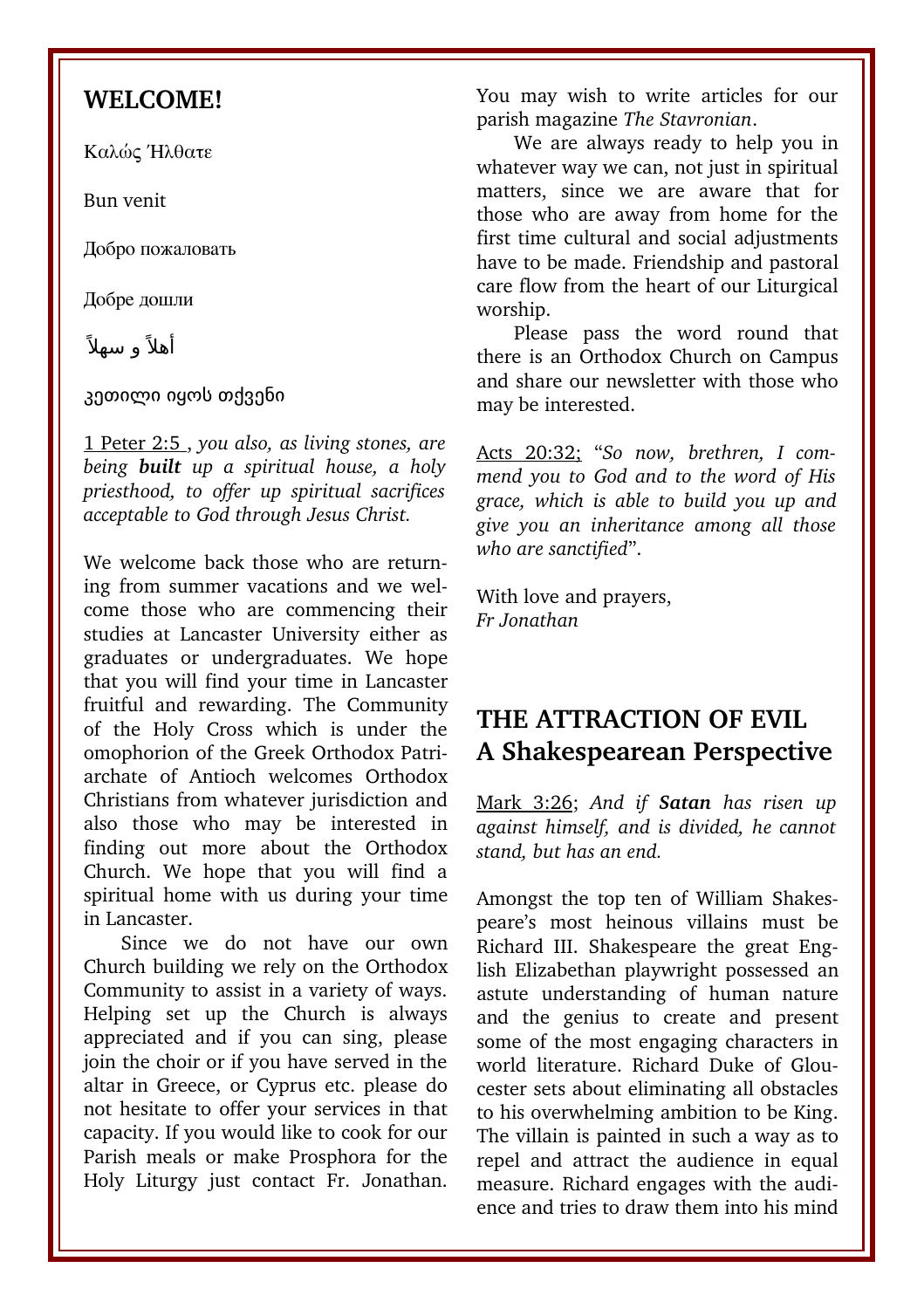and will. But rather than being a Pantomime stereotype for "boos" and "hisses," brilliantly, Shakespeare is able to portray the subtle and multi faceted psyche which leads men to become evildoers. Sadly the substance of such drama has been all too real a motivation of the tyrant in actual history. Whether Richard in real life was ever as bad as Shakespeare paints him is a matter of some contention amongst historians. Nevertheless, there is always room for hyperbole in drama!

In the case of Richard, he does not see himself as having any redeemable or redeeming features. In the opening scene Richard confides with the audience that since he is ugly and deformed he is "*determined to prove a villain*." Since he feels excluded, isolated, different and even special (in a perverse way), he sees his infirmity and disability as a confirmation for the course upon which he is set. The attitude plainly is" if they don't like me I will give them more than sufficient reason!" We may too fall into the trap of trying to be the same as others or deliberately set out to be different! Self-will, self- pity, self-regard, self- justification and the inevitable self-destruction is as old as Adam! But Richard chooses to take this course, it is not pre-determined; he himself, aided by the power of evil, is determined to prove the villain. It is a conspiracy of the will and temptation!

The play weaves its way to its inevitable conclusion with the death of Richard when he is slain by Richmond on Bosworth Field but not before a family carnage between the warring Royal Houses of Lancaster and York. Ironically it is the death of Richard that leads to the unification of the monarchy in England and the end of this long standing feud.

There are political and personal reflections and ramifications of such a play for today, not least for those who also feel isolated from society, those who feel powerless, excluded, unwanted and who may also feel driven to prove a villain when they are the willing agent of evil attraction. A tyrant thrives on manipulation and on wielding power, all the time constructing ways of confirming and advancing his position through intrigue and plotting. A tyrant has to be adored and idolised like a demi-god for he knows that he is not able to make people love him. Tyrants need sycophantic "yes men" to massage their ego. Since a tyrant has no control over love, he cannot trust anyone and since he cannot trust anyone, he cannot love. It is a vicious circle.

The tyrant of course can offer preferment in exchange for service and act in whatever guise most profits his intention; he can appear monstrous to those who oppose him and generous to those who fawningly acquiesce to his every demand.

St Paul the Apostle knew also of those hypocrites who acted on the ecclesiastical stage and whose presence caused such havoc, injury and uproar to the Church: 2 Corinthians 11:13-15 : *For such are false apostles, deceitful workers, transforming themselves into apostles of Christ. And no wonder! For Satan himself transforms himself into an angel of light.*

We must be aware of such blandishments, whether the attraction is in the form of dark failure or triumphant light, lest we fall under the spell of such imposters. Since the devil is the father of lies he will always seem attractive whilst we are preoccupied with ourselves and with our own concerns. Shakespeare understood this well when he puts into the mouth of another, these words that warn of Richard's deceptive character: *By feigning dissembling to set a fair varnish on his foul vice, for men generally are so simple, and so much given to their present affairs, that a deceiver that can cunningly counterfeit his purpose shall never want subjects on whom he may practice his skill.*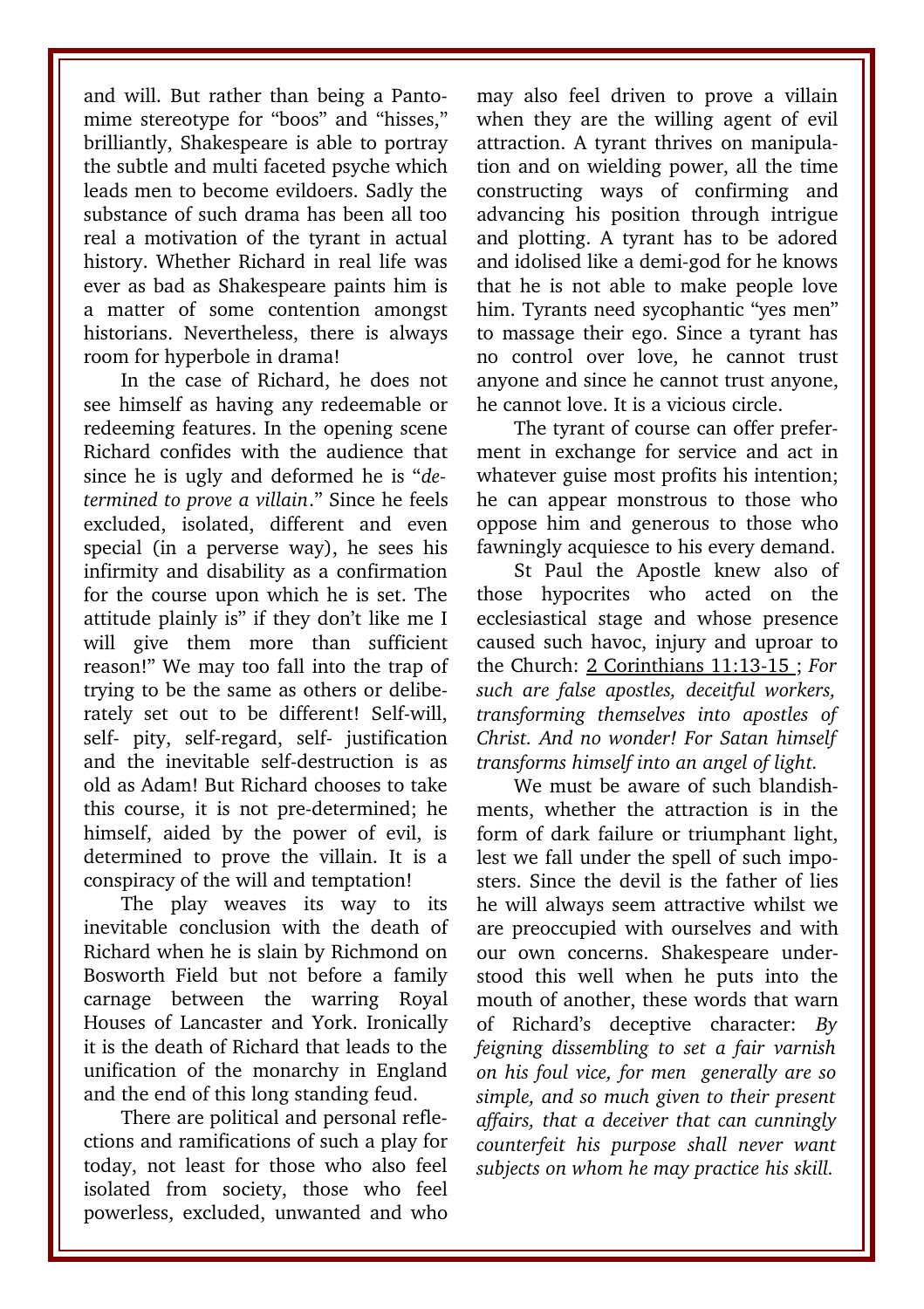Christians must always be vigilant as the true eccentrics (ex-centros) and keep themselves unsullied from the world, in order that they too are not drawn unsuspectingly or willingly into that vicious circle.

1 Peter 5:8; *Be sober, be vigilant; because your adversary the devil walks about like a roaring lion, seeking whom he may devour.*

ST John Kronstadt

*St. John of Kronstadt; for more on the life*

*of this great Saint, please click [here.](http://www.bath-orthodox.org.uk/html/st__john_of_kronstadt.html)*

#### **COMMUNITY DAY AT IOCS**

Dear Friends,

It is with great pleasure that we invite you all to join this academic year's first Community Day, which will take place on 13 October 2012, at Westminster College, Cambridge. The Institute has the pleasure of welcoming Alexander Ogorodnikov, a renowned Russian theologian, peace activist, and founder of humanitarian organizations, who spent nine years in Soviet prisons for his faith. Mr Ogorodnikov will give two talks on the theme of '*Suffering for the Faith and What it Teaches*'. You may see the flyer [here.](http://www.iocs.cam.ac.uk/resources/texts/Alexander_Ogorodnikov_Community_Day.pdf)

As before, we have endeavoured to keep the participation fee to a minimum:  $£30$  per person for the whole day, including the lectures, lunch and coffees. As previous Community Days have demonstrated, this will be another perfect opportunity for Orthodox people but also for faithful belonging to other traditions to gather together on a Saturday, in the warm and friendly atmosphere of our Institute but also that of the fair university-city of Cambridge.

The programme of the Community Day is:

10.3011.00: Welcome coffee 11:00-12.30: First Lecture 12.30-14.30: Lunch 14.30-16.00: Second Lecture 16.0016.30: Tea 16.30-17.30: Vespers

We would be grateful if you could announce your participation by October 10 as it is very important for the caterers to know the number of participants.

Looking forward to welcoming you all here in Cambridge for a blessed and stimulating start of the new academic year.

Yours in Christ,

#### *Razvan Porumb*

--Development Officer The Institute for Orthodox Christian Studies Wesley House, Jesus Lane, Cambridge CB5 8BJ Tel: 01223 741037, Fax: 01223 741370 e-mail: [grp29@cam.ac.uk](mailto:grp29@cam.ac.uk)

*Fr. Jonathan*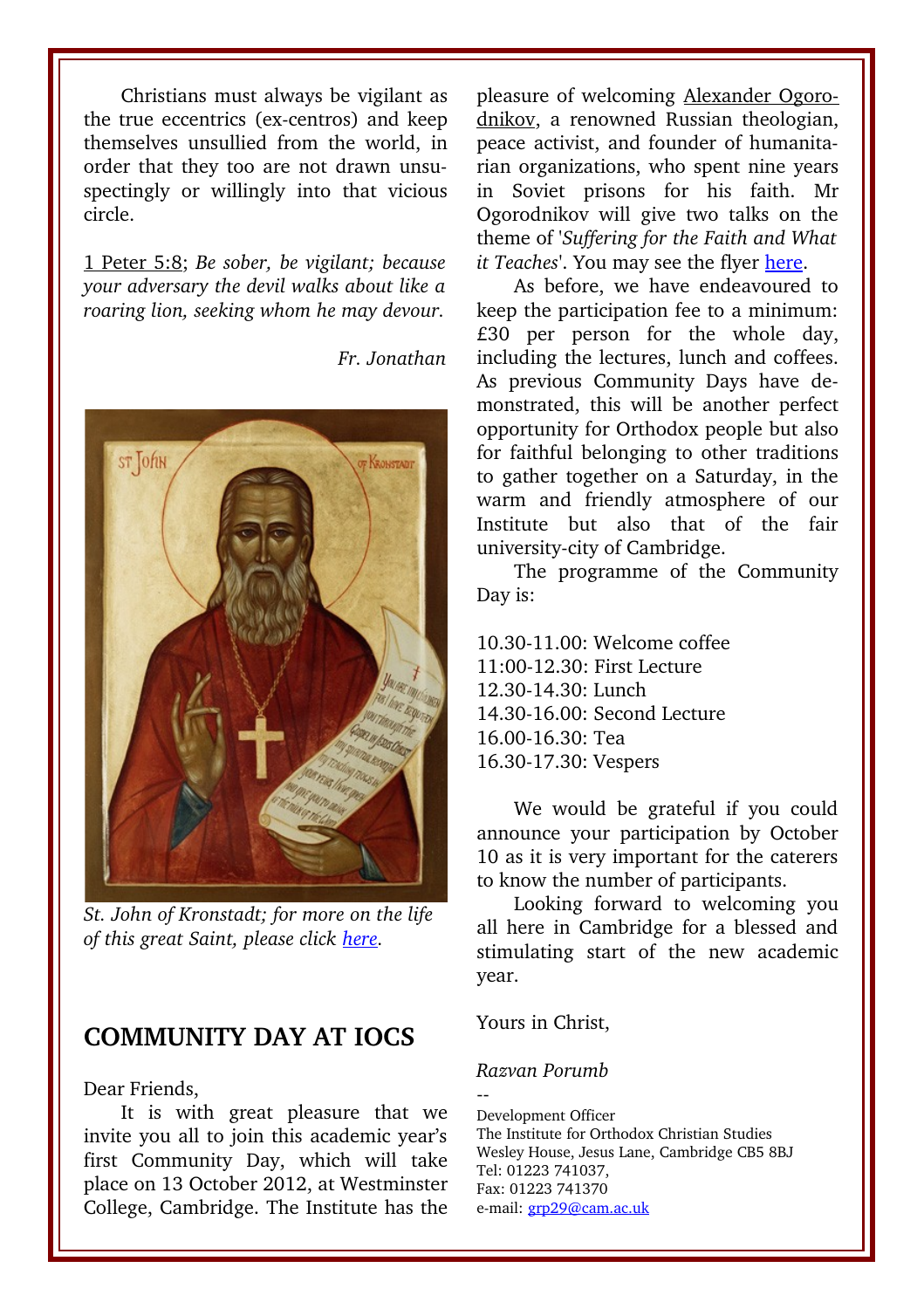#### **GLOSSARY OF ORTHODOX** TERMS: -M-

MAGNIFICAT The prayer or hymn sung by the Virgin Mary when she visited St. Elizabeth, the mother of St. John the Baptist, shortly after the Annunciation (Luke 1:46 55). Sung frequently during Matins in the Orthodox Church, this hymn takes its title from the Latin for the beginning phrase, "My soul magnifies the Lord." See 1 Sam. 2:1-10.

MAN (Gr. anthropos) Frequently used in the Bible in the generic sense for both man and woman. Man is the pinnacle of God's creation, for only he among the creatures was made in the image and likeness of God. See Gen. 1:26, 27; Luke  $4·4$ 

MARTYR (Gr. martyria) Literally, "a witness." Normally, the term is used to describe those who give their lives for Christ. Martyria has two meanings: (1) witness or testimony, especially that which God bears to Christians, and which Christians bear to the world: and (2) martyrdom, especially Christ's Passion, and the martyrdom of Christians for the faith (see John 1:6-15: Acts 6:8-7:60).

MATINS The early morning prayer service in the Orthodox Church.

MEDIATOR One who intervenes on behalf of another. Jesus Christ intervenes on behalf of the faithful before God the Father (1 Tim. 2:5).

MERCY The compassionate, steadfast love of God for sinners. Christians reflect the mercy of God by caring for others. The most frequent prayer in Orthodox worship is "Lord, have mercy." See Matt. 5:7; Eph. 2:v7; Titus 3:4 7.

MESSIAH The Christ, the anointed one of God. Jesus Christ is the Messiah, fulfilling all the promises made by God to His chosen people (see Is. 7:14; 9:6; Matt. 16:13 17).

MILLENNIUM A thousand vears. The Orthodox Church has traditionally taught that the thousand-year reign of Christ on earth before the final defeat of Satan, as recorded in Rev. 20:1-3, is symbolic of the rule of Christ through the Church, which is a manifestation of the Kingdom of God (see 2 Pet. 3:8).

MIND The intelligent faculty, the inner person: often used synonymously with "heart." There are two Greek words for mind: (1) nous, the mind which is separated from the sensible world and the passions (Rom. 8:7; 12:2); and (2) dianoia, the intellect (Matt. 22:37).

MIRACLE A sign whereby God supersedes the normal laws of nature in a mysterious way in order to manifest His power as Master of the universe. Jesus Christ performed many miracles—some showing His mastery over nature, others demonstrating His power over sin, disease, and death. The apostles continued to manifest the power of God through miracles. Healings, weeping icons, and other contemporary miracles also show His power in the world today. See Matt. 8:1-34; John 11:144; Acts 3:1-9.

MISSION A task given by God to His people. Christ sent the Seventy on a mission (Luke 10:124). St. Paul went on three missionary journeys to preach the gospel (Acts 13:1—14:28; 15:36—18:22; 18:23 21:16). The mission of the Church today is to proclaim Christ to the world.

MYSTERY The ways of God, especially God's plan for salvation, which cannot be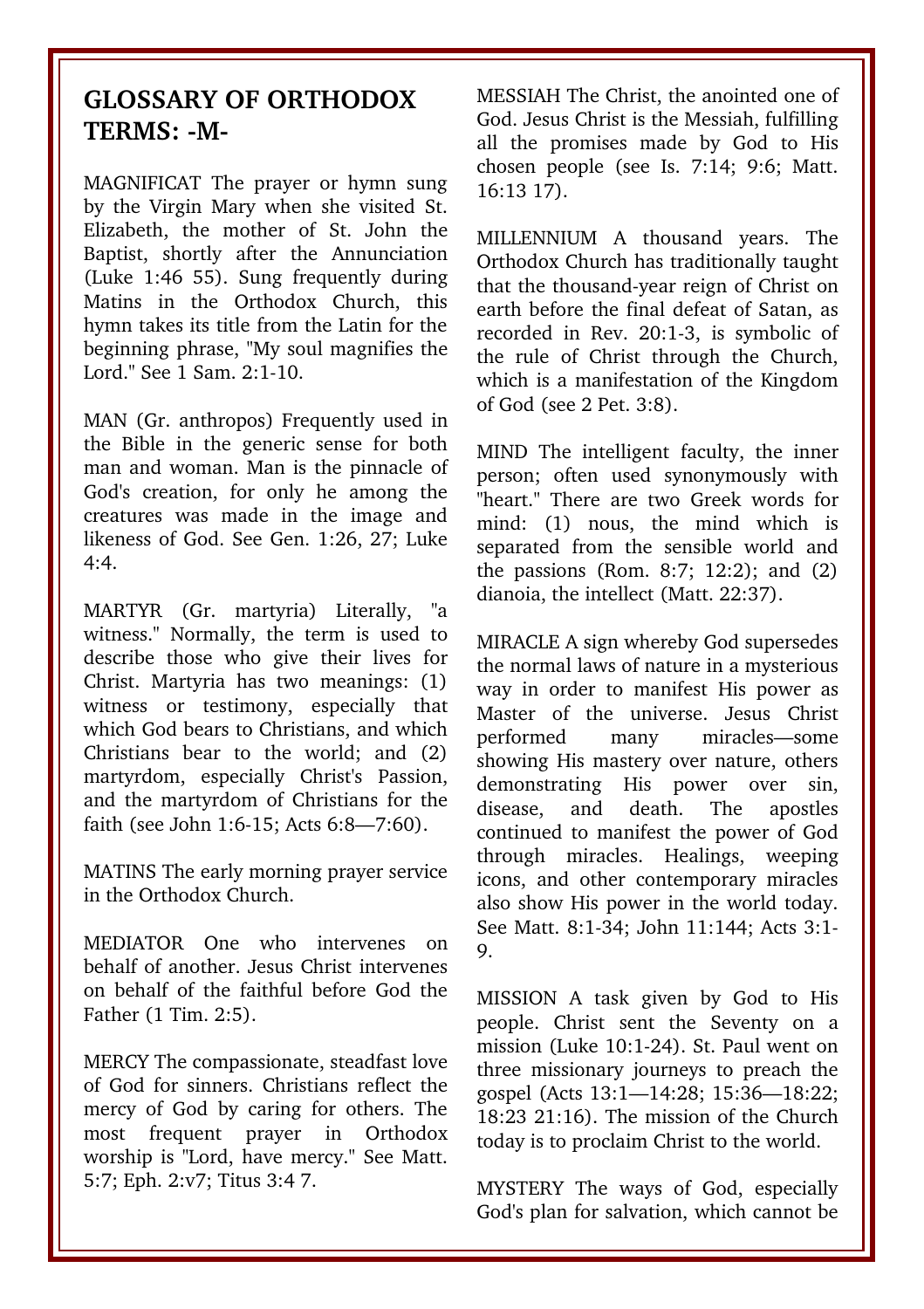known with the rational, finite human mind, but can be experienced only by the revelation of God. The Orthodox Church also uses the term mystery for the sacraments of the Church. See Mark 4:11; 1 Cor. 2:7, 8; Eph. 5:32. see also SACRAMENT.

METOCHION (μετόχιον) is an ecclesiastical embassy church, usually from one autocephalous church to another. The term is also used to refer to a parish representation (or dependency) of a monastery or a patriarch.

Most of original text taken from [here.](http://www.antiochian.org/theology/glossary_of_orthodox_terminology.htm)

## **THE HOLY GREAT MARTYR DEMETRIUS THE MYRRH-STREAMER**

Saint Demetrius was a Thessalonian, a most pious son of pious and noble parents, and a teacher of the Faith of Christ. When Maximian first came to Thessalonica in 290, he raised the Saint to the rank of Duke of Thessaly. But when it was discovered that the Saint was a Christian, he was arrested and kept bound in a bath-house. While the games were under way in the city, Maximian was a spectator there. A certain friend of his, a barbarian who was a notable wrestler, Lyaeus by name, waxing haughty because of the height and strength of his body, boasted in the stadium and challenged the citizens to a contest with him. All that fought with him were defeated. Seeing this, a certain youth named Nestor, aquaintance of Demetrius', came to the Saint in the bath-house and asked his blessing to fight Lyaeus single-handed. Receiving this blessing and sealing himself with the sign of the precious Cross, he presented himself in the stadium, and

said, "O God of Demetrius, help me!" and straightway he engaged Lyaeus in combat and smote him with a mortal blow to the heart, leaving the former boaster lifeless upon the earth. Maximian was sorely grieved over this, and when he learned who was the cause of this defeat, he commanded straightway and Demetrius was pierced with lances while he was yet in the bath-house, As for Nestor, Maximian commanded that he be slain with his own sword.

#### **Apolytikion in the Third Tone**

The world has found in you a great champion in time of peril, as you emerged the victor in routing the barbarians. For as you brought to naught the boasts of Lyaeus, imparting courage to Nestor in the stadium, in like manner, holy one, great Martyr Demetrius, invoke Christ God for us, that He may grant us His great mercy.

#### **Kontakion in the Second Tone**

God, who gave you invincible power and with care kept your city invulnerable, royally clothed the Church in purple with the streams of your blood, for you are her strength, O Demetrius.